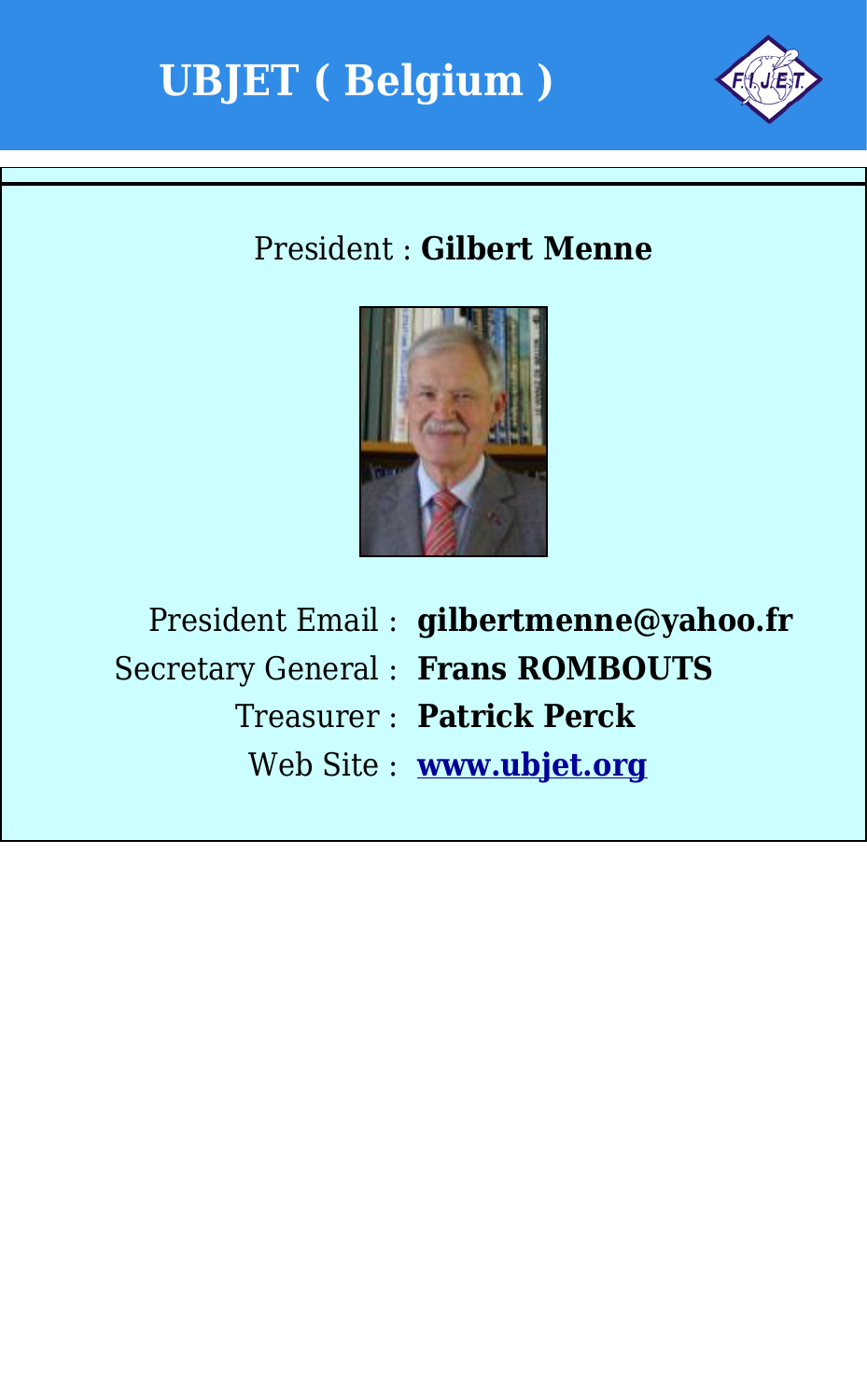

| 1              | Name:<br>Press Card<br>Number:<br>Category:<br>Email: | <b>Andre Monteyne</b><br>489<br><b>Journalist</b>   |
|----------------|-------------------------------------------------------|-----------------------------------------------------|
| $\overline{2}$ | Name:<br>Press Card<br>Number:<br>Category:<br>Email: | <b>Annemie Persoons</b><br>493<br><b>Journalist</b> |
| 3              | Name:<br>Press Card<br>Number:<br>Category:<br>Email: | <b>Bruce Taylor</b><br>498<br><b>Journalist</b>     |
| $\overline{4}$ | Name:<br>Press Card<br>Number:<br>Category:<br>Email: | <b>Charles Labalue</b><br>487<br><b>Journalist</b>  |
| 5              | Name:<br>Press Card<br>Number:<br>Category:<br>Email: | <b>Claude Pauwels</b><br>491<br><b>Journalist</b>   |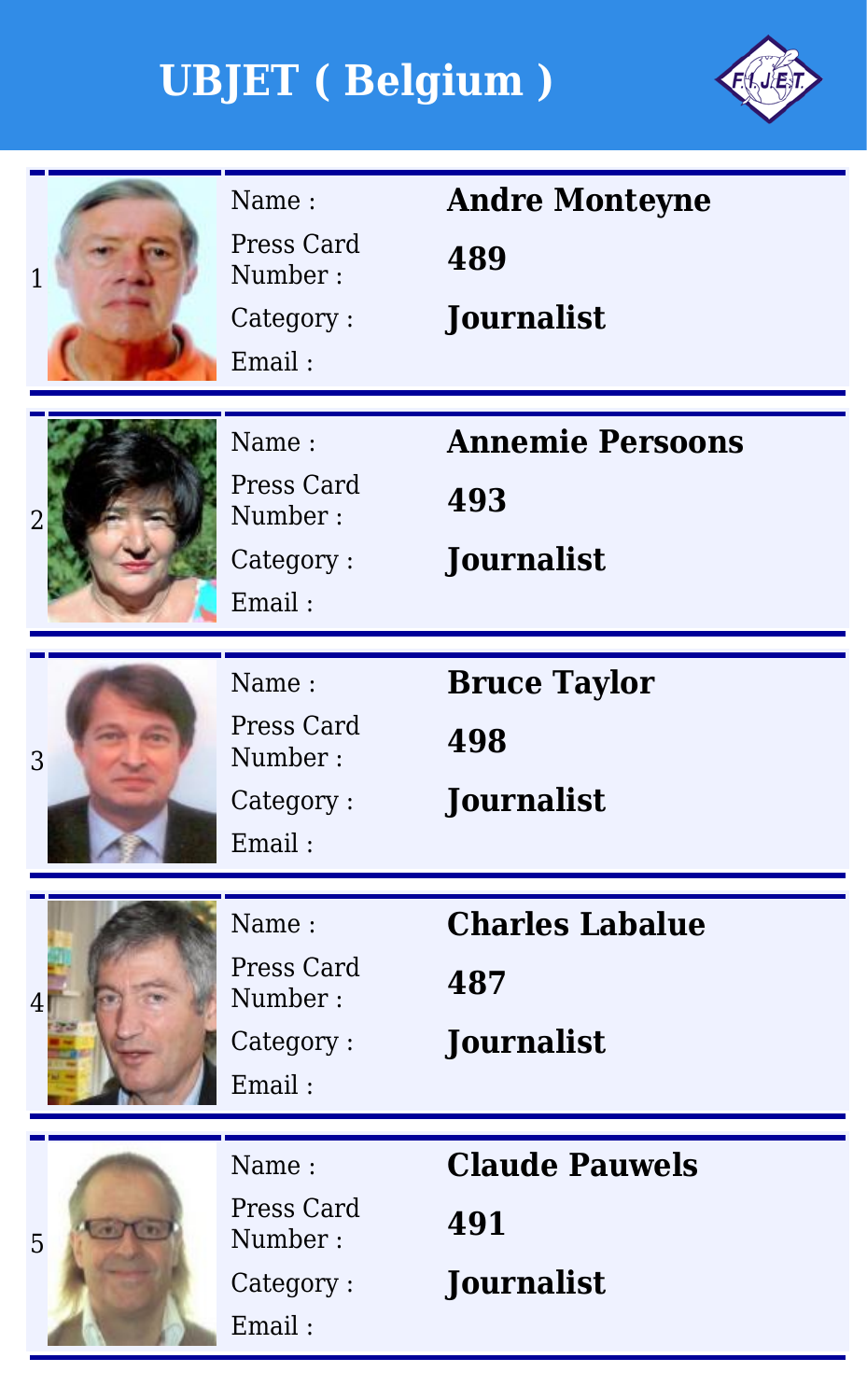

| Name:<br>Press Card<br>Number:<br>6<br>Category:<br>Email:  | <b>Emiel wouters</b><br>501<br>Journalist        |
|-------------------------------------------------------------|--------------------------------------------------|
| Name:<br>Press Card<br>Number:<br>7<br>Category:<br>Email:  | <b>Frans Rombouts</b><br>495<br>Journalist       |
| Name:<br>Press Card<br>Number:<br>8<br>Category:<br>Email:  | freddy Bijn<br>478<br><b>Journalist</b>          |
| Name:<br>Press Card<br>Number:<br>9<br>Category:<br>Email:  | <b>Giedo Thiry</b><br>499<br>Journalist          |
| Name:<br>Press Card<br>Number:<br>10<br>Category:<br>Email: | <b>Gilbert Menne</b><br>488<br><b>Journalist</b> |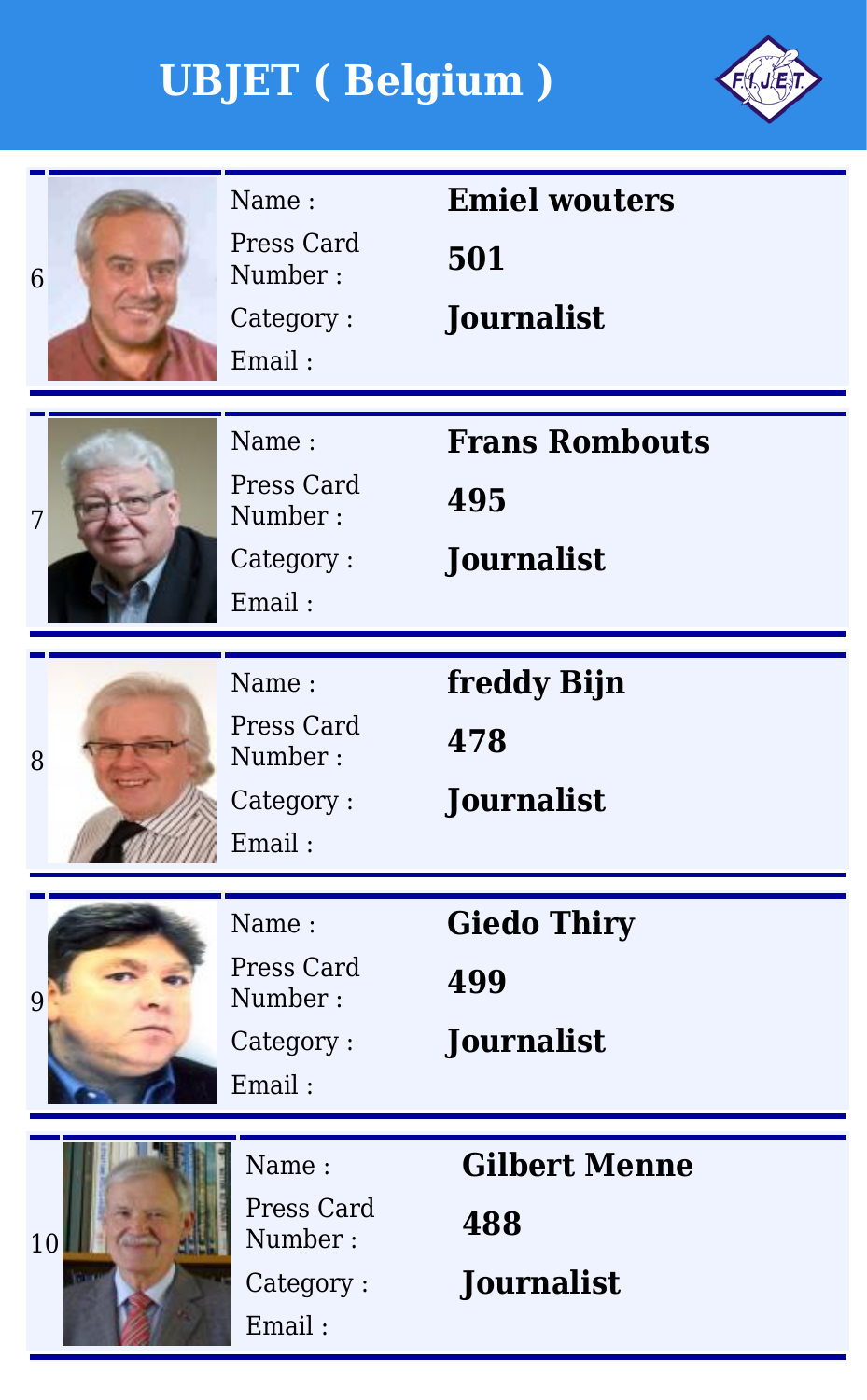

| 11 | Name:<br>Press Card<br>Number:<br>Category:<br>Email: | <b>Guy Cortebeeck</b><br>479<br><b>Journalist</b>       |
|----|-------------------------------------------------------|---------------------------------------------------------|
| 12 | Name:<br>Press Card<br>Number:<br>Category:<br>Email: | <b>Herman Hannon</b><br>485<br>Journalist               |
| 13 | Name:<br>Press Card<br>Number:<br>Category:<br>Email: | <b>Jean-Claude Couchard</b><br>480<br><b>Journalist</b> |
| 14 | Name:<br>Press Card<br>Number:<br>Category:<br>Email: | <b>Jean-Pierre Demarsin</b><br>484<br><b>Journalist</b> |
| 15 | Name:<br>Press Card<br>Number:<br>Category:<br>Email: | <b>Johan Vencken</b><br>502<br><b>Journalist</b>        |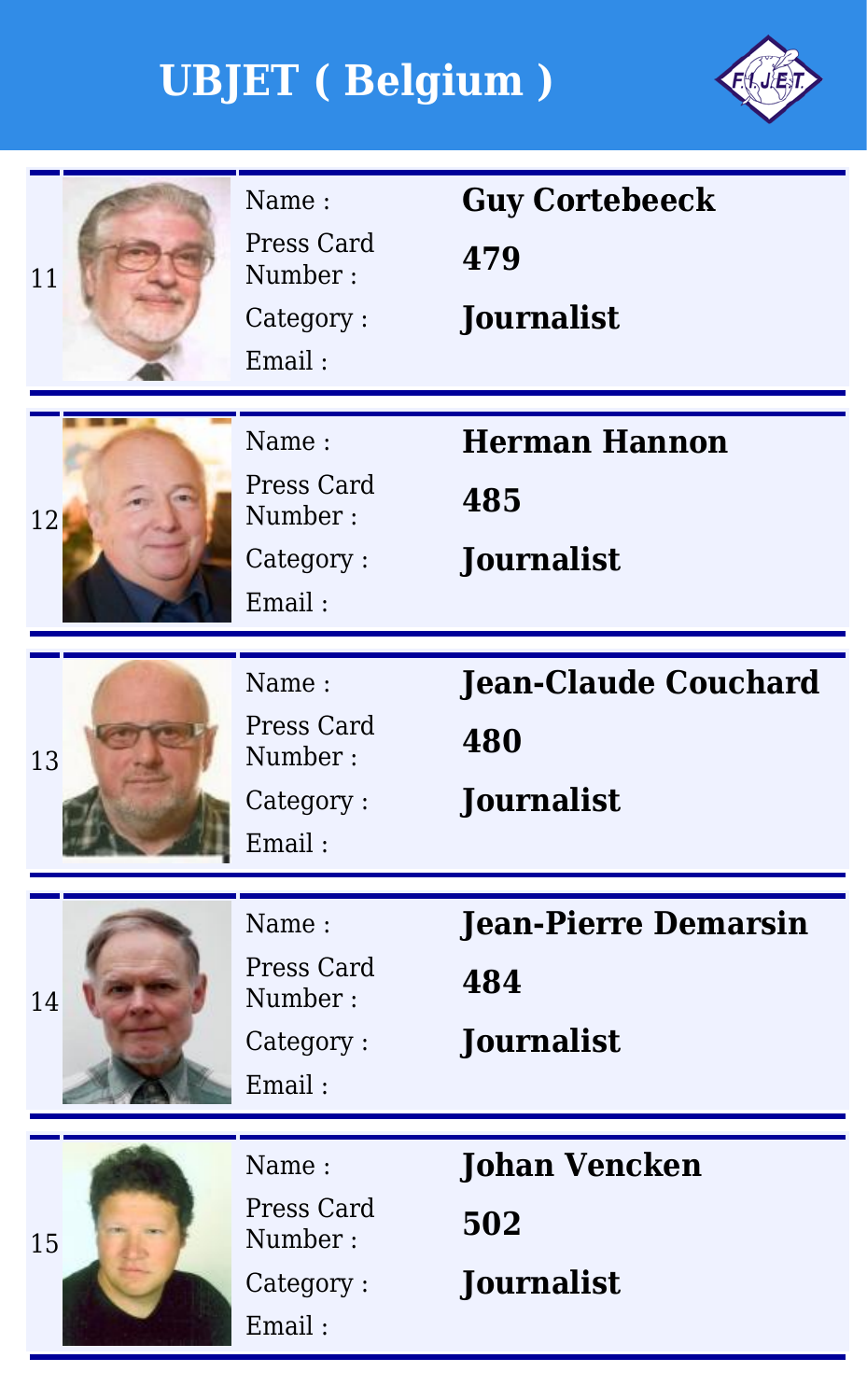

| 16 | Name:<br>Press Card<br>Number:<br>Category:<br>Email: | <b>Kristine Hannon</b><br>486<br><b>Journalist</b> |
|----|-------------------------------------------------------|----------------------------------------------------|
| 17 | Name:<br>Press Card<br>Number:<br>Category:<br>Email: | <b>Maria Opsommer</b><br>490<br>Journalist         |
| 18 | Name:<br>Press Card<br>Number:<br>Category:<br>Email: | Nicole de Jamblinne<br>481<br><b>Journalist</b>    |
| 19 | Name:<br>Press Card<br>Number:<br>Category:<br>Email: | <b>Patrick Perck</b><br>492<br>Journalist          |
| 20 | Name:<br>Press Card<br>Number:<br>Category:<br>Email: | <b>Paul Spruytte</b><br>496<br>Journalist          |